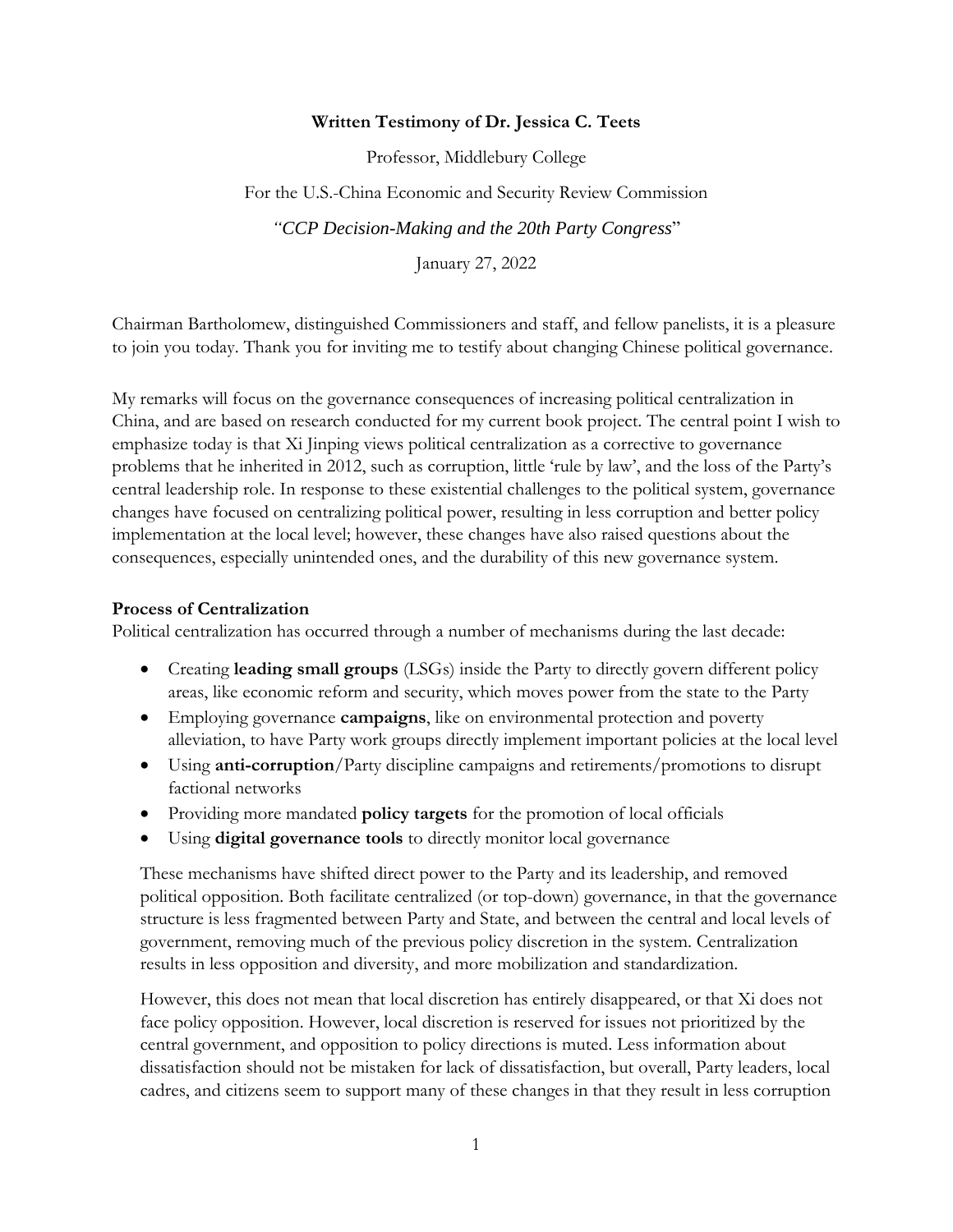and more standardization of rules and policies, including popular things like environmental enforcement (Gao and Teets, 2021).

## **Consequences for Elite Politics and Governance**

Political centralization has resulted in less local discretion, more direct governance from the Party, and destruction of elite factions. These changes have important consequences for both elite politics and governance, which I outline below.

## **Elite Politics**

Through personnel management strategies like retirement and promotion, and the anti-corruption and Party-discipline campaigns, Xi Jinping has destroyed the factional system of politics in China. Previously, factions allowed for policy opposition within the single-party system, and maintained power through promoting faction members more quickly and into key positions. To prevent conflict between factions and ensure support for a single leader, top positions were alternated between dominant factions. This made factions a powerful influence in policy outcomes and elite succession; however, this promotion power has now been removed and many faction leaders have faced retirement or corruption charges (Li 2019).

Now promotion is determined more on meeting governance targets in the cadre-evaluation system, and on loyalty to the Party (Manion and Li, 2021). This means that visible policy disagreement has disappeared, and it also changes the logic of ambitious elites. In a single-party system, political ambition must be channeled through the system such that elites join the Party-state and are promoted upward to top positions. Xi's personnel management changes have resulted in slower and uncertain career paths for new cadres. The ambiguity around the retirement age and the destruction of factions means that ambitious young cadres might not know if patience and loyalty will be rewarded with advancement into top rungs of power. Many of the past ways to accelerate promotion so that young cadres would reach top positions before aging out of the system no longer are viable, such as factional loyalty, local policy innovation, or fast economic growth. Instead, all cadres face the prospect of slow advancement through implementing central policies and Party loyalty, with the loss of local discretion and power. This results in less power, more responsibility, and uncertain rewards.

Although scholars do not observe much direct opposition, we do see frustrated ambition for younger cadres and potential instability over political succession. Xi will not be bound by previous conventions of alternating rule between factions, making it more unclear who might succeed him, which might be a source of potential instability (see McGregor and Blanchette, 2021).

# **Governance**

Political centralization has a number of governance benefits, namely the reduction of 'policy implementation gaps' (non- or partial-implementation of central policies), less corruption, more standardization (rule by law), and increasing local-government transparency.

However, centralization has also resulted in reduced local discretion for policy experimentation, rigid policy implementation without local adaptation, and decreased morale among local officials.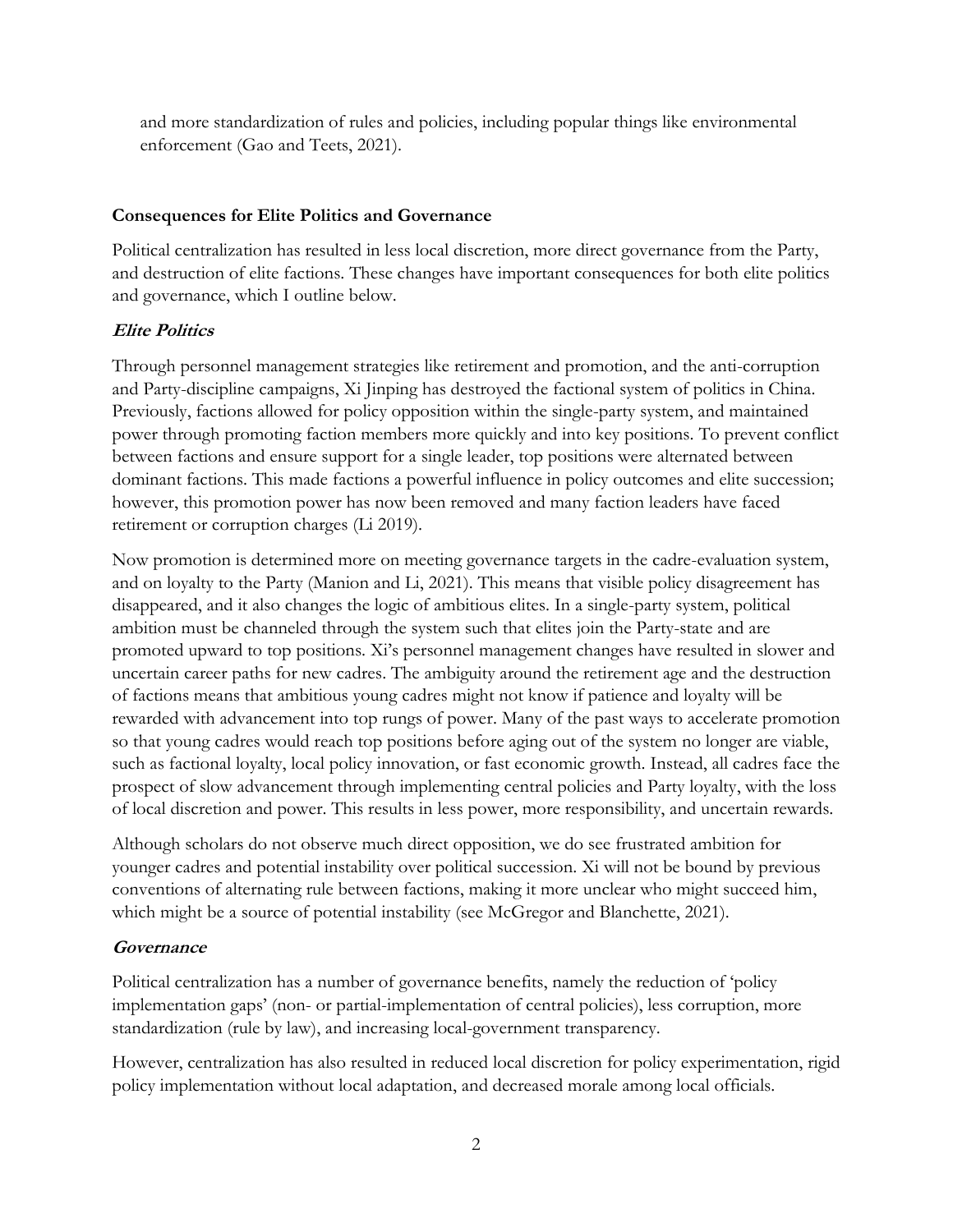Scholars and analysts often point to local discretion as an important source of regime resilience, in that local officials are able to adapt central policies to local conditions, such that the goals of the policy may be achieved without unintended consequences. For example, strict pollution standards might encourage firms in a wealthy province to invest in cleaner technology, while in a poor province will simply result in mass unemployment as polluting factories are forced to close. If local officials have discretion to implement certain parts of the regulation before others (sequencing) or slow down the implementation of the policy for those that need more time to transition (speed), they may be able to achieve both less pollution and less unemployment over time. Using the example of environmental regulatory enforcement, we see that this type of enforcement is a bluntforce instrument. For example, Gao Xiang and I (2021) find periods of under-enforcement followed by over-enforcement, with local officials shutting down factories regardless of unemployment impacts or factory progress toward environmental goals, and the policies adopted privilege technocratic solutions over citizen wellbeing and support (Li and Shapiro, 2020). In short, this approach is effective but not discriminating, and lacks the adaptability that many argue create 'authoritarian resilience' in ways that we normally do not see in other autocratic regimes.

Additionally, these tools rely mostly on punishment rather than incentivizing meaningful policy implementation and innovation, resulting in short-term enforcement at the loss of long-term innovation and citizen engagement. Previously, local policy discretion and promotion competition resulted in high levels of policy experimentation to solve local problems and improve governance. Under this new model, we observe mostly centrally designed and supervised policy experiments (Chen and Göbel, 2016). As local policy discretion was an important source of regime resilience, this is also a potential governance challenge for this more centralized model.

Overall, these changes result in less corruption (at least while the anti-corruption campaigns continue), standardized policy implementation (more "rule by law"), and loyalty directly to the Party leadership rather than to factional leaders. In short, this represents the development of a more centralized Party-state bureaucracy. This governance style faces the same problems that all rigid bureaucracies do: less innovation to solve local problems, inadequacy of "one-size-fits-all policies", challenges of collecting enough information, and of regulating elite ambition within the system.

However, it is important to note that these changes are uneven, and local and bureaucratic discretion remains outside of the core issues identified in political campaigns. It is more accurate to think of this as an ongoing process of centralization and bureaucratization, rather than a comprehensive new model.

### **Future Directions**

As we approach the next Party Congress, I would expect that Xi Jinping's belief that the Party-state system was facing existential threats under the previous system makes any deviation from political centralization unlikely. Policy decisions will be made at the highest levels under 'top-level design', with less feedback or deviation from local officials or those with different policy preferences (see Ahlers and Schubert, 2022). Promotion decisions will be made based on effective implementation of central policies and zealous loyalty to the Party, with less space for officials with innovation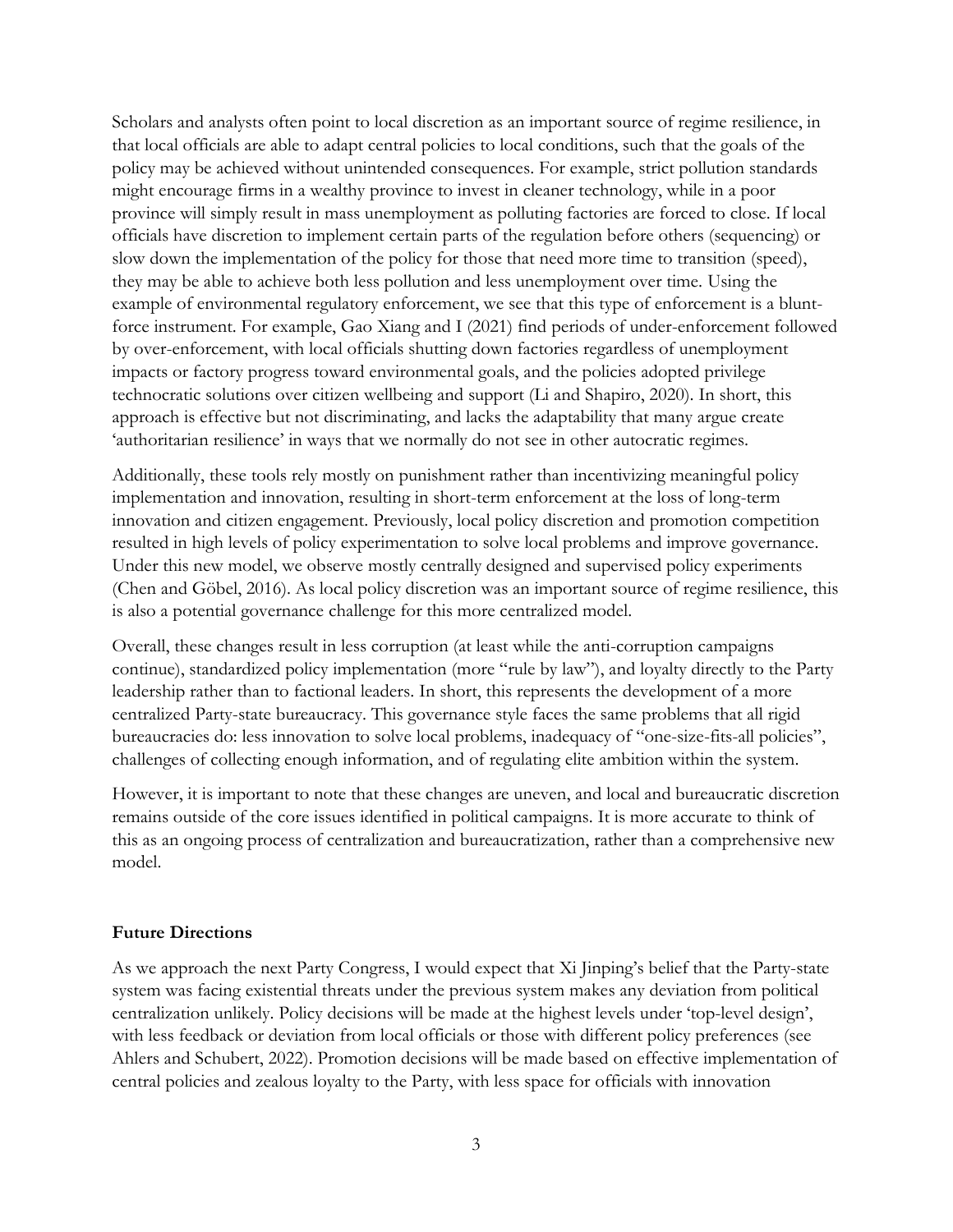solutions to be quickly promoted to the top. This is the era of authoritarian bureaucrats, and not policy entrepreneurs.

Given this continued direction toward centralization, I would expect that as enough power accrues to the Party leadership and former veto players are pushed out of the system, we will observe policy reform in traditionally challenging areas, such as the urbanization-household registration nexus, advanced economic reform, and land reform. In the past, these reforms were not feasible because local or factional leaders opposed them, but now these changes may be made.

# **Policy Recommendations**

Given these changes, how should U.S. policymakers understand governance and elite politics in this new system? Are all decisions directly made by Xi Jinping or are there other sources of political authority?

This more centralized system has created power consolidation around a few players with Xi Jinping as the key decisionmaker. In some ways, reduced political fragmentation makes understanding policy decisions easier, if these policies are no longer the result of compromise (consensus decisionmaking). However, it is a mistake to simply accept every political action as directly flowing from Xi Jinping for two important reasons. One, officials might act more aggressively in the direction they think Xi Jinping wants to signal loyalty and improve promotion chances. Anyone who has heard Xi's speeches or read government directives knows that these are usually not exceedingly clear but rather open to differing interpretations. This system is more centralized, but still open to mistakes or misinterpretations about intent or speed of desired changes. Two, in new and complex policy areas, Xi Jinping might not know his preferences, but these might develop through a process of learning and trial-error. In short, in policy areas where consistent trends develop or emerge as Xi's core focus, this is where observers should expect to understand these as governed by this new centralized 'top-level design' system. These areas will see more effective and rapid implementation at all levels.

Therefore, when determining how to understand political actions in China and design responses, U.S. policymakers should:

- Differentiate "core" policy areas from other issues because these will have less possibility for change despite internal or external pressure; nance
- Expect more public-opinion pressure on officials because policy missteps will be attributed more to Xi Jinping with less blame redistribution to local governments directly impacting Party legitimacy; Gover
- Understand that instability is likely to come from cadres at the local level or those with Elite Politics Elite Politicsdistinct policy preferences who have lost channels for policy debate and political advancement;
	- Pay attention to the issues and actors when visible opposition is observed, especially around the issue of Xi Jinping's successor.